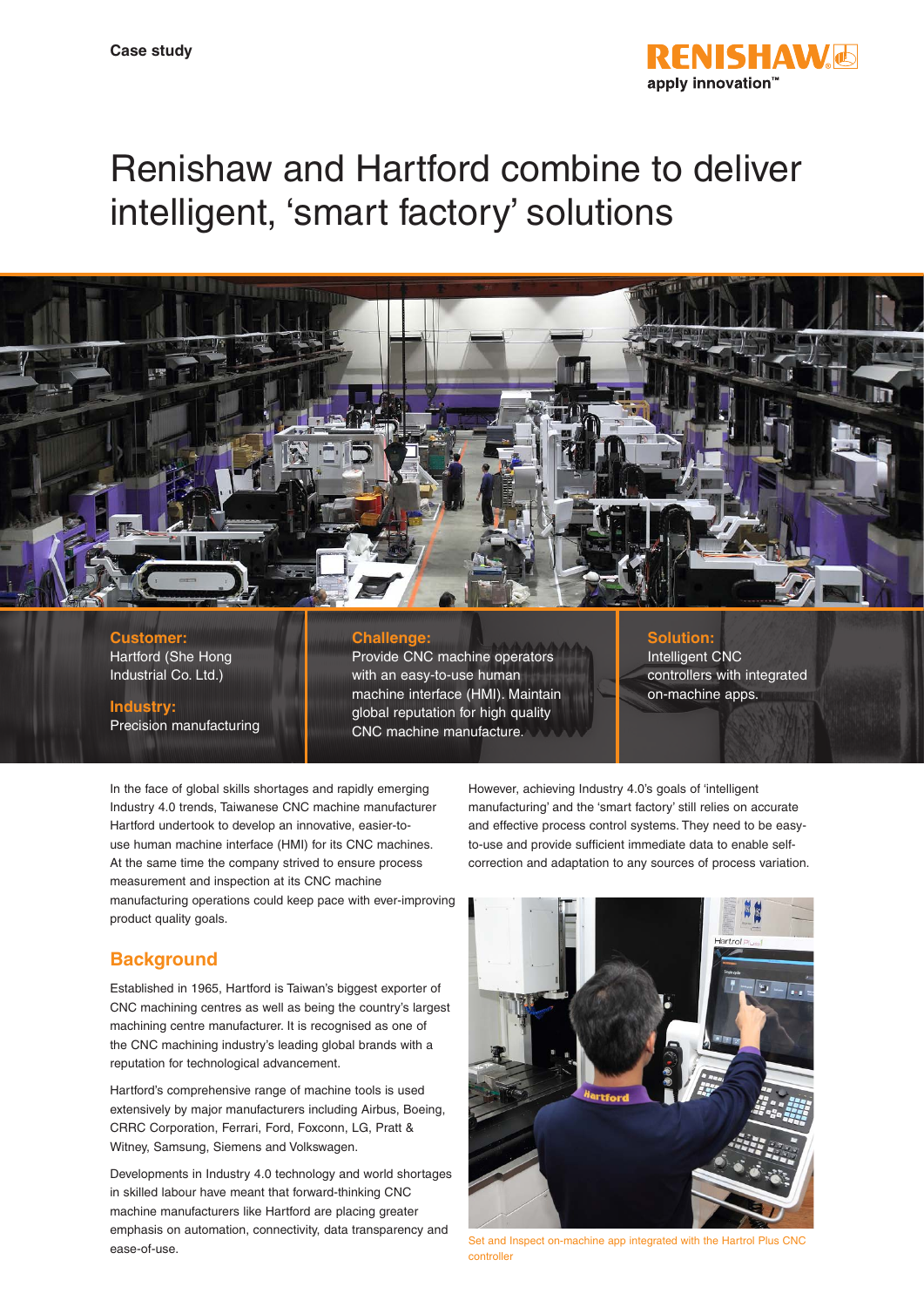The new Hartrol Plus controller has been designed to make our machines easy to use. Set and Inspect is the perfect addition as its graphical user interface means that operators can program machine tool probing routines with ease.

**Hartford (Taiwan)**

## **Achieving the goal of 'intelligent manufacturing'**

For Hartford, a global company that has exported 46,000 machines to 65 countries across Europe, North America and Asia Pacific regions, maintaining the very high quality of its product in the face of rapid technological and economic change and fierce international competition is a key consideration.

At its manufacturing facility in Taiwan, the company produces a complete range of medium to large-sized three-axis and five-axis CNC machines for use in major industry sectors including aerospace, automotive, electronics and energy. Its product range comprises vertical machining centres, precision boring machines and gantry-type machines.

With more than 95% of Hartford's cast components being manufactured and machined in-house, a continuous and progressive approach towards quality inspection is essential for achieving the precision required for a wide range of machine components, including machine heads, spindles and automatic tool changers.

Helping customers cope with the widespread shortages of skilled labour presents Hartford with a further vital challenge to address, as Mr Bruce Lin, Manager of Hartford's R&D Intelligent Technology Department explained:

"Our customers are needing to process work pieces of increasing complexity, however a lack of skilled labour means they are having to insist on machining centres that are even simpler to use."

## **Intelligent HMI with Renishaw app**

Hartford has invested significant resources into the research and development of intelligent CNC controllers in recent years and developed Hartrol Plus. The Hartrol Plus intelligent controller is as simple to use as a smartphone.

The HMI provided by the Hartrol Plus CNC controller follows key design principles promoted by Industry 4.0 ideals and helps address skills shortages. It provides machine operators with all the information they need to make the right decisions. The way in which it visualises data helps operators to make more informed decisions and solve problems more quickly.

Renishaw's Set and Inspect on-machine app has been integrated with Hartford's new controller, enabling users to exploit advances in automated measurement and data collection, making machine tool operation and humanmachine interactions simpler and more intuitive. Set and Inspect is a highly visual graphical user interface (GUI) which leads the operator through every step of on-machine probing processes including workpiece set-up, tool setting and other measurement tasks.

Operators no longer need to commit machine code instructions to memory, reducing data entry errors and programming times, as well as increasing processing efficiency by as much as 20%.

Hartrol Plus has been well received by customers, with more than 1,000 units sold to date.



OMP40-2 machine tool probe



Hartford employee using XL-80 laser interferometer for machine calibration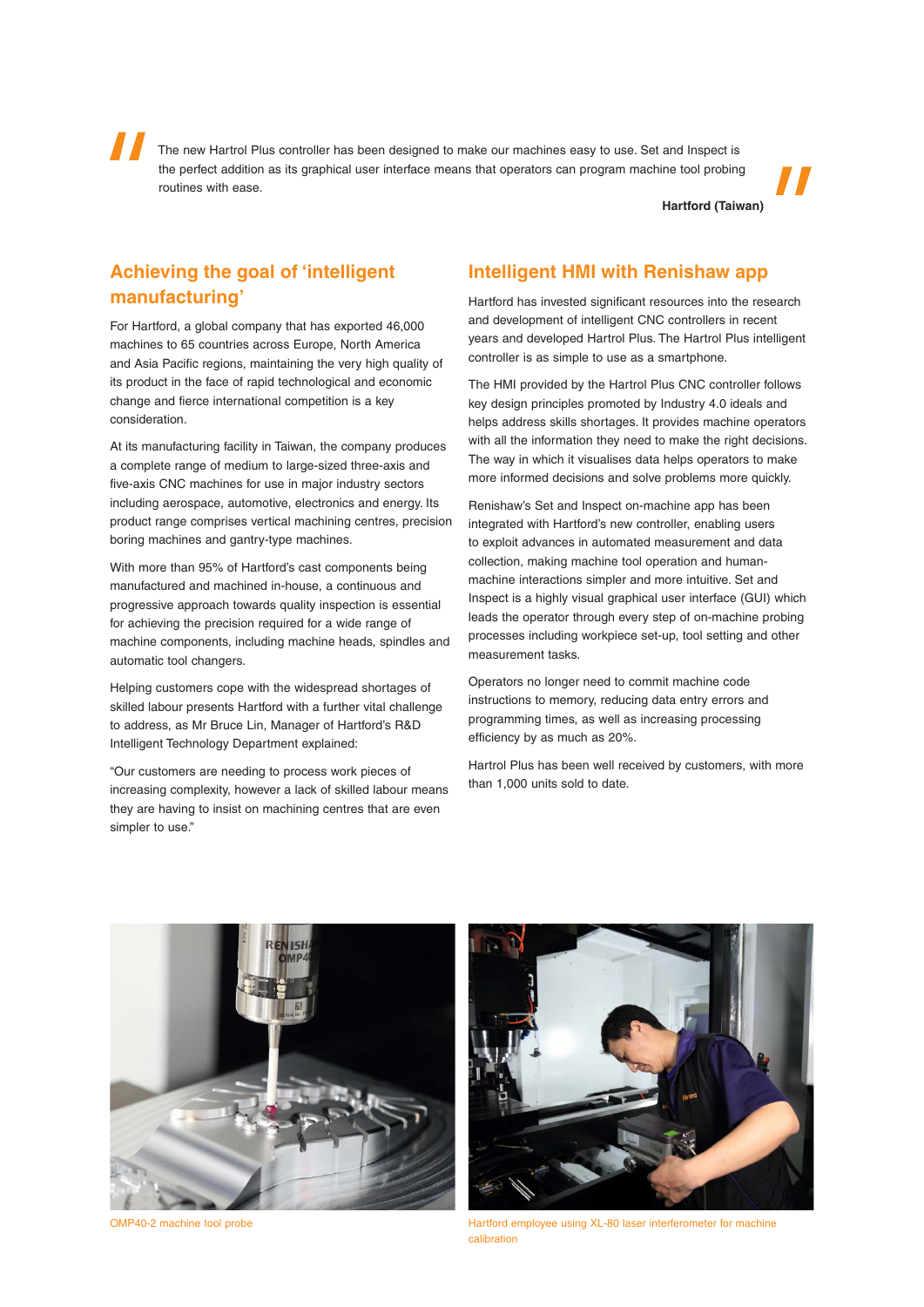



Hartford uses the Renishaw QC20-W ballbar to check machine positioning performance

# **Precision measurement for high quality CNC manufacturing**

Hartford began using Renishaw products more than 20 years ago. In order to meet its stringent high-quality objectives, the company has introduced a variety of Renishaw high-precision measurement systems.

The precision of all CNC machined components it manufactures is verified using Renishaw PH20 5-axis probes on co-ordinate measuring machines (CMMs). This happens before components enter the assembly line, to ensure that they are ready to be assembled.

Precise assembly and positioning of machine tools is also critically important, with five-axis machine tools needing to be positioned with a deviation of less than ±6 µm. A Renishaw XL-80 laser interferometer is used to measure machine position and both linear and angular errors. The XL-80 generates an extremely stable laser beam with a wavelength that conforms to international standards. Linear measurement accuracy of  $\pm 0.5$  ppm can be guaranteed, thanks to a precision stabilised laser source and accurate environmental compensation. Hartford uses the Renishaw QC20-W ballbar measurement system to perform cross-validation at different operating speeds to ensure that X- and Y-axes of the machine tool are correctly matched, and errors are kept down to less than 5  $\mu$ m.

Every Hartford CNC machine not only undergoes 100% laser verification and ballbar testing before dispatch, it can also use the customer's own workpiece for processing verification, with Renishaw OMP40, OMP60 and RMP60 machine tool measurement probes used to measure the precision of the processed work piece.



Hartford produces a complete range of medium to large-sized threeaxis and five-axis CNC machines

# **AxiSet™ Check-Up for rotation centre compensation**

Hartford also uses Renishaw AxiSet Check-Up to analyse the performance of machine rotary axes. Compatible with common 5-axis and multi-axis machines, it provides CNC machine users with a fast and accurate way to check the location of rotary axis pivot points and automatically compensate if necessary.

Importantly, AxiSet Check-Up does not need to rely on operator experience, as the operator can simply call up the relevant program and press 'Cycle Start' to complete the test process in just a few minutes. Data is automatically recorded into parameters for use in analysis, further guaranteeing the standardisation of every machine tool produced.

Mr Lin said, "We also recommend that users use AxiSet Check-Up to test the machines' rotary axes after they are installed, as factory conditions may differ significantly from Hartford's manufacturing conditions, in terms of foundations and how level surfaces are. Shipping and installation can also cause precision errors, so AxiSet Check-Up's automatic compensation allows machine tools to maintain high levels of precision and quality."

He continued, "All machine tools can suffer from wear and drift after a certain period of usage, with the level of precision of their positioning declining over time and causing a correspondingly poor level of machining precision. We therefore recommend that users perform scheduled checks on machine tools using AxiSet Check-Up every 6 to 12 months, in order to ensure that the level of machining precision remains consistent and productivity remains high."

In the manufacture of its world-leading brand of CNC machines, Hartford's on-going commitment to stringent quality inspection has seen the company continuously embrace the latest thinking in process measurement techniques.

Its imaginative use of leading-edge Renishaw measurement solutions over time has helped sustain its global competitive edge and reflects Hartford's bold corporate philosophy: "We are here to make the best machines to the highest standards."